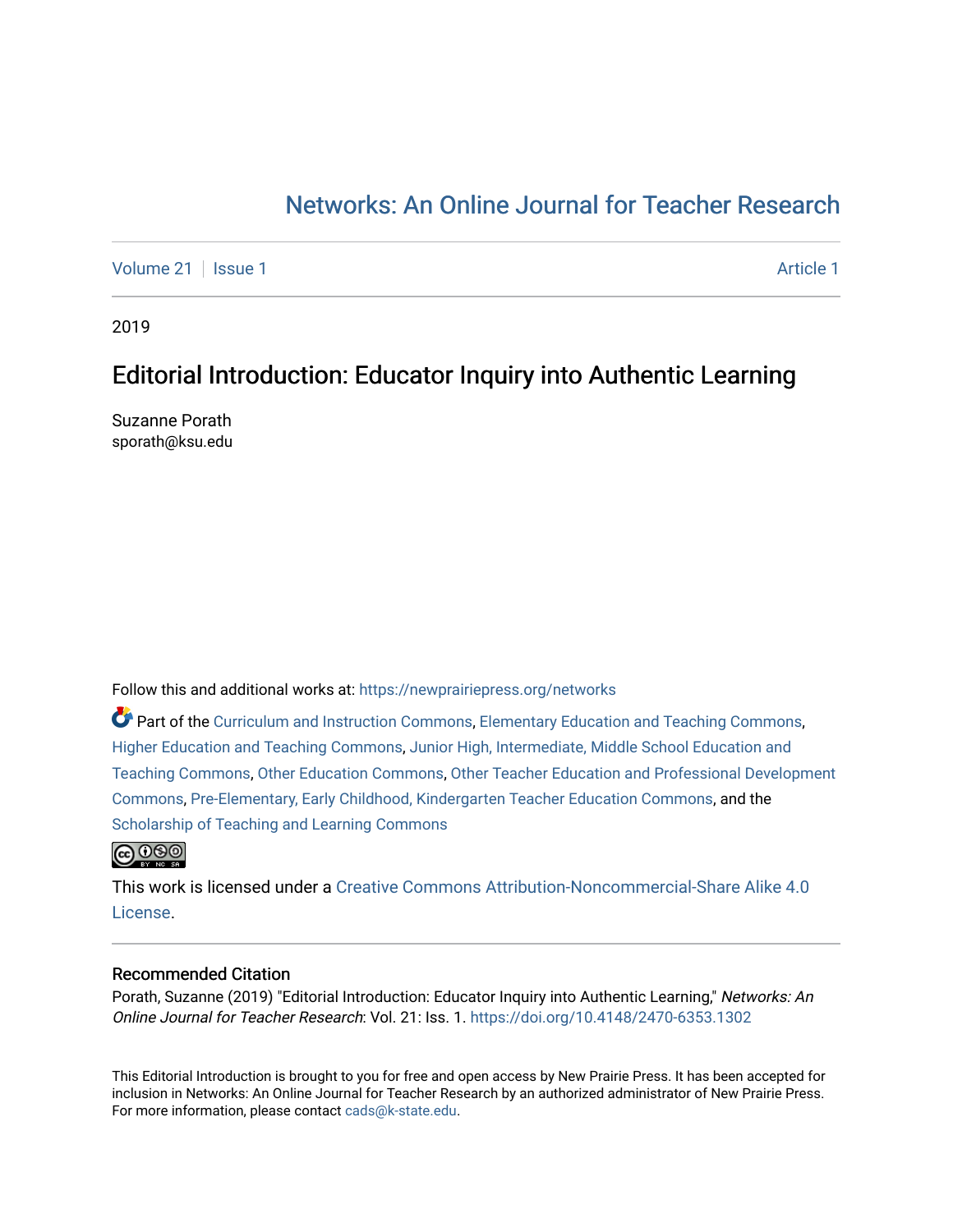#### Porath: Editorial Introduction

As a term, authentic learning continues to permeate educational discussions. It is sometimes called real-world learning, project-based learning, or inquiry-based learning, but at its core, authentic learning experiences involves: 1) activities that reflect work done in the world; 2) inquiry of complex problems through critical thinking and reflection; 3) social discourse and collaboration; and 4) choice (Rule, 2006). This issue of *Networks* highlights the inquiries of educators across grade levels and subject areas as they implement authentic learning experiences for students.

Collaboration is a cornerstone of modern education as educators collaborate in gradelevel or disciplinary teams and across levels and subject areas. **Mark S. Montgomery** and **Adam Akerson** sought to support pre-service teacher candidates in learning how to collaborate through a co-teaching model in field placements. They found that not only was the co-teaching model beneficial for the pre-service teachers, it also supported serving the needs of the students in the field placement classrooms.

Advocates for constructivist teaching, **Tami B. Morton** and **Agnes Stryker** examined their own coursework for areas in which they could provide more choice for their pre-service teachers. Each approached implementing choice in different ways, including a gradual release of responsibility model. By having more choice, the pre-service teachers thought more critically, synthesized content and ideas in creative ways, and were more engaged in learning.

Close-reading is a taken-for-granted English language arts pedagogy that gets a deeper look as **Sharonica Nelson** examined how her students tended to focus on the strategies she was teaching and not the texts. Through her inquiry, Nelson recognized that through over-reliance on strategies, the students were dependent on teacher direction and less engaged in authentic reading of texts. By providing students more independence, spiraling instruction, and differentiating

1